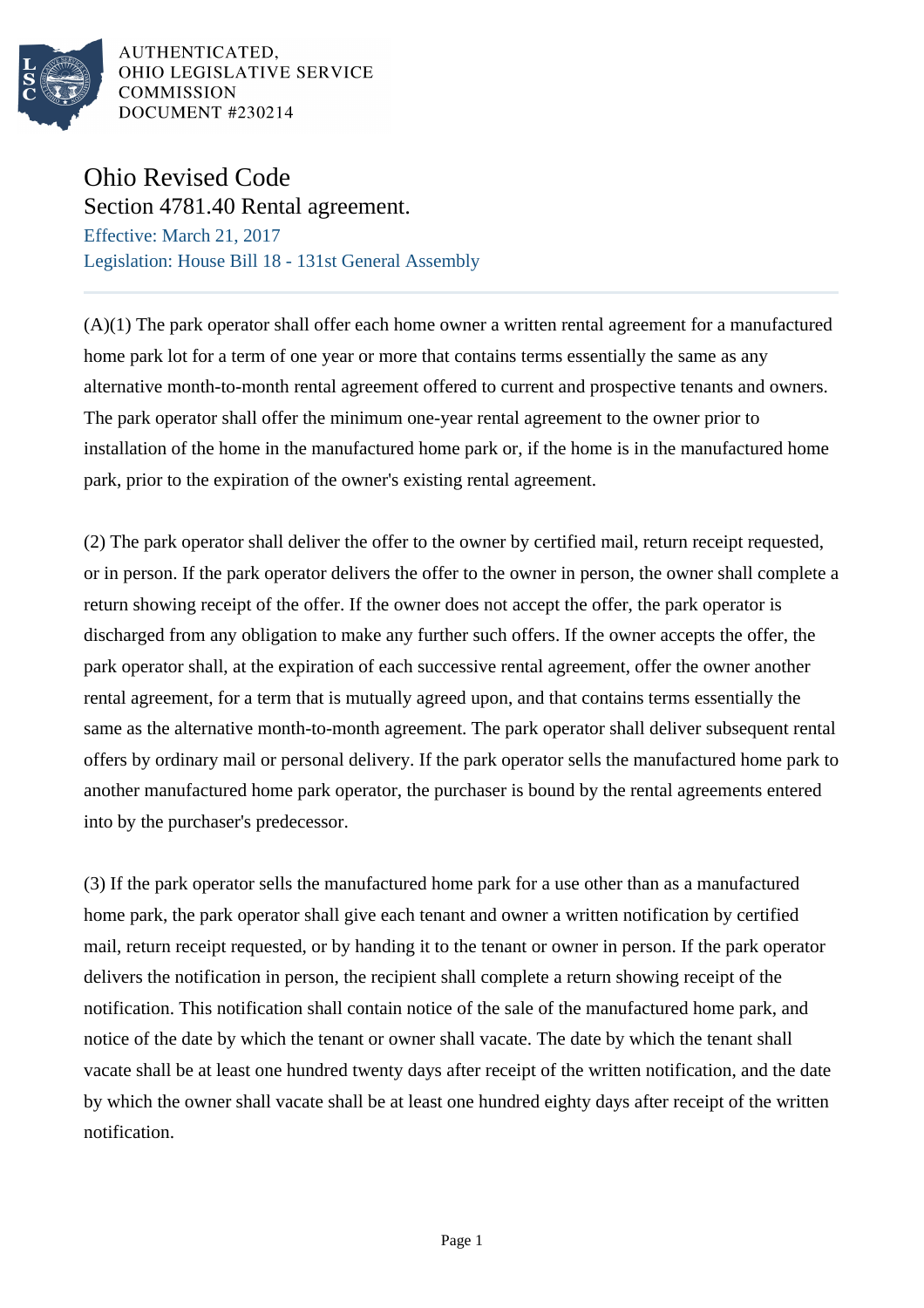

(B) A park operator shall fully disclose in writing all fees, charges, assessments, including rental fees, and rules prior to a tenant or owner executing a rental agreement and assuming occupancy in the manufactured home park. No fees, charges, assessments, or rental fees so disclosed may be increased nor rules changed by a park operator without specifying the date of implementation of the changed fees, charges, assessments, rental fees, or rules, which date shall be not less than thirty days after written notice of the change and its effective date to all tenants or owners in the manufactured home park, and no fee, charge, assessment, or rental fee shall be increased during the term of any tenant's or owner's rental agreement. Failure on the part of the park operator to fully disclose all fees, charges, or assessments shall prevent the park operator from collecting the undisclosed fees, charges, or assessments. If a tenant or owner refuses to pay any undisclosed fees, charges, or assessments, the refusal shall not be used by the park operator as a cause for eviction in any court.

(C)(1) A park operator shall promulgate rules governing the rental or occupancy of a lot in the manufactured home park. The rules shall not be unreasonable, arbitrary, or capricious. A copy of the rules and any amendments to them shall be delivered by the park operator to the tenant or owner prior to signing the rental agreement. A copy of the rules and any amendments to them shall be posted in a conspicuous place upon the manufactured home park grounds.

(2) No park operator shall include any restriction in a rental agreement against, or otherwise prohibit on a tenant's or owner's rental property, any of the following:

(a) The display of the flag of the United States or the national league of families POW/MIA flag if the flag is displayed in accordance with any of the following:

(i) The patriotic customs set forth in 4 U.S.C. 5-10, and 36 U.S.C. 902, governing the display and use of the flag;

(ii) Federal law, state law, or any local ordinance or resolution;

(iii) A proclamation of the president of the United States or the governor of the state.

(b) The display of the state flag as defined in section 5.01 of the Revised Code if the flag is displayed in accordance with state law, any local ordinance or resolution, or proclamation by the governor of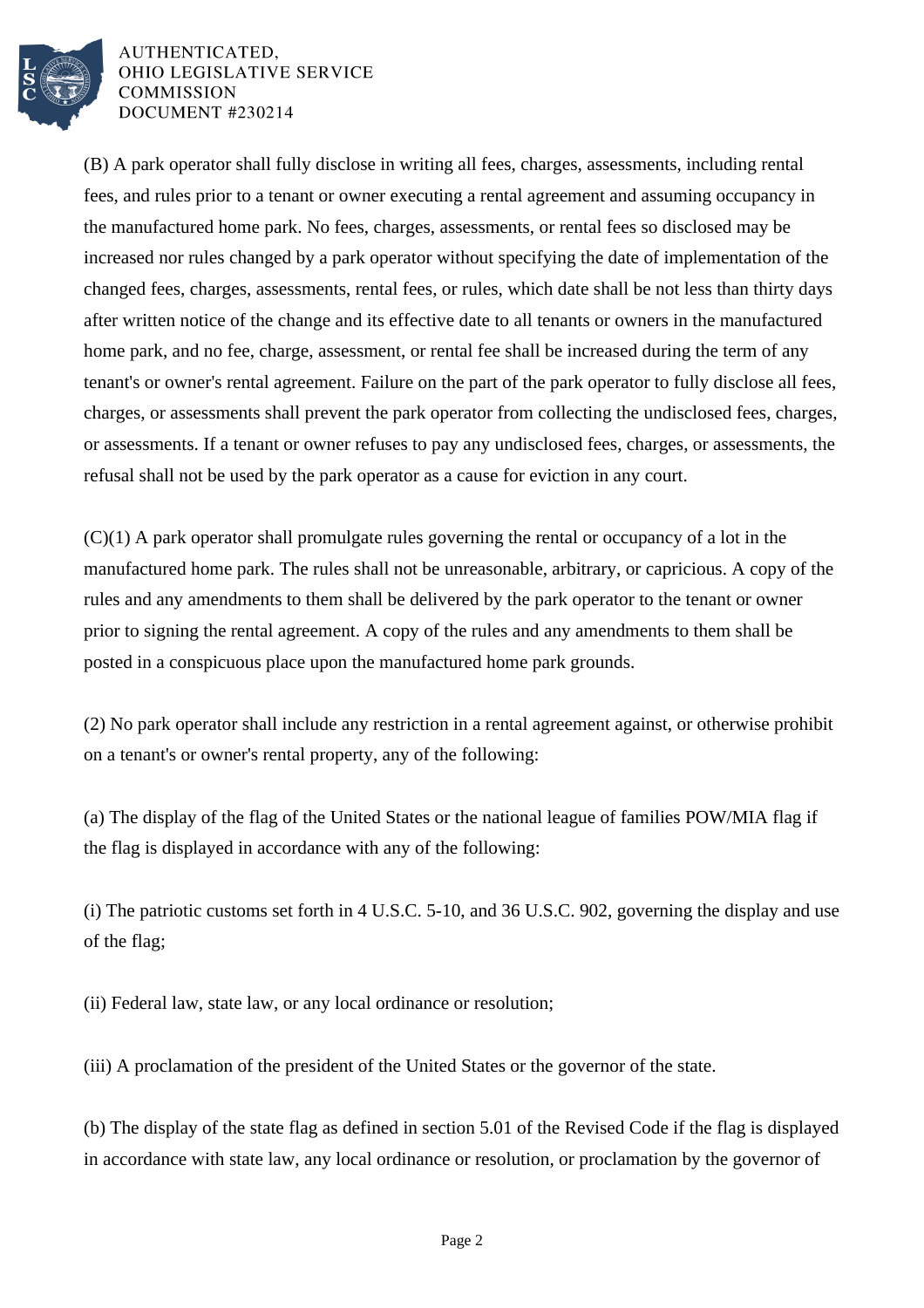

the state;

(c) The display of a service flag approved by the United States secretary of defense for display in a window of the residence of a member of the immediate family of an individual serving in the armed forces of the United States. A service flag includes a blue star banner, a gold star banner, and any other flag the secretary of defense designates as a service flag.

(3) A tenant who requests to display the flag of the United States or the national league of families POW/MIA flag at the rental property as provided in division  $(C)(2)$  of this section through the use of a flag pole shall contact the park operator with reasonable notice before installation of the flag pole to discuss the following:

(a) Placement in compliance with any local zoning restrictions and the required underground utility service requests (OUPS);

(b) Cost of the materials and installation;

(c) Installation in a workerlike manner if installed at the tenant's request and expense;

(d) Any lighting required to comply with division  $(C)(2)(a)(i)$  of this section;

(e) The appropriate size of the flag and flag pole, which shall be consistent with the size and character of the building.

(4) A tenant who requests to display the flag of the United States or the national league of families POW/MIA flag at the rental property as provided in division (C)(2) of this section through the use of a bracket to be permanently affixed to the manufactured home, shall contact the park operator with reasonable notice before installation of the bracket to discuss the following:

(a) Placement in compliance with any local zoning restrictions;

(b) Cost of the materials and installation;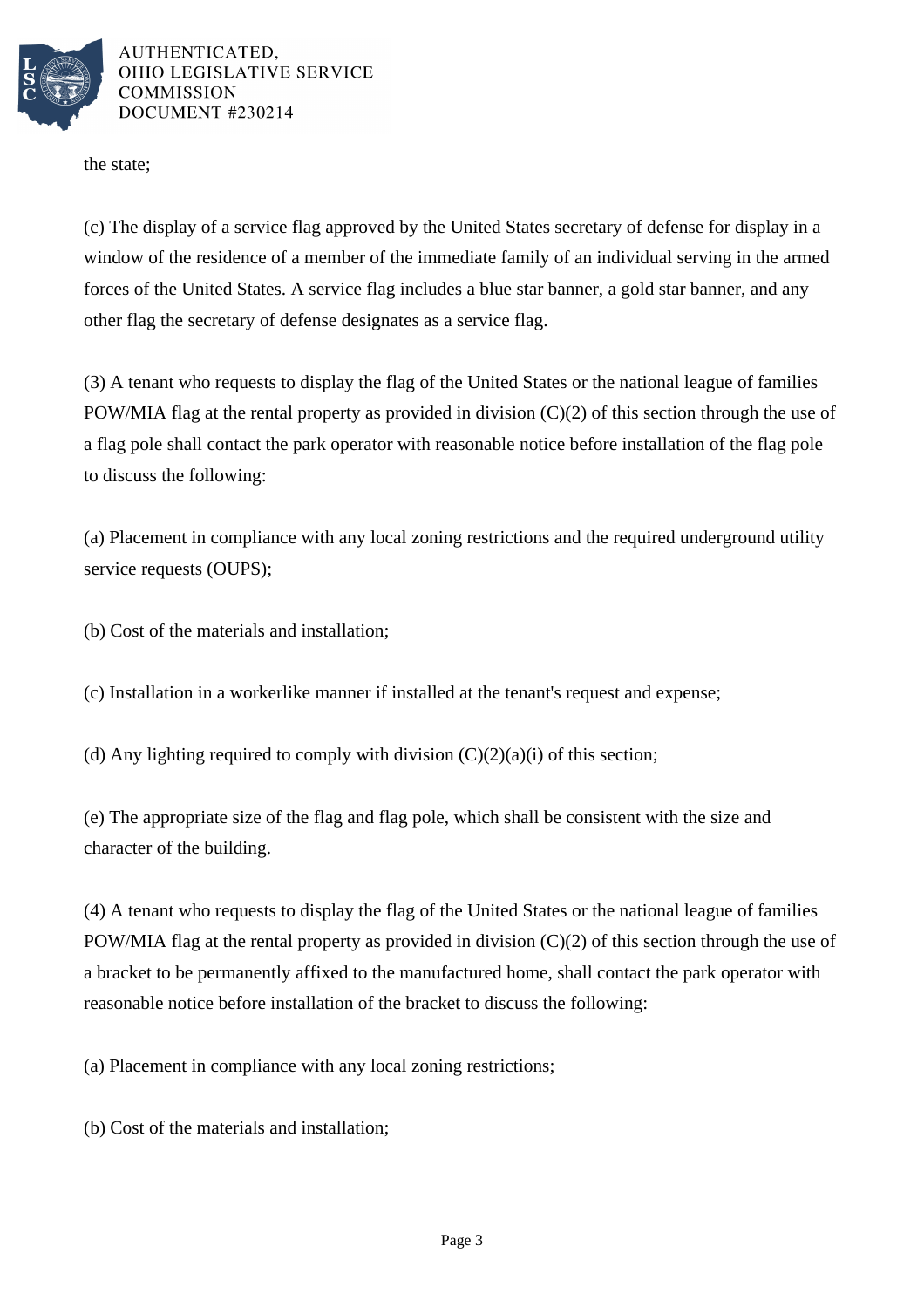

(c) Preferred location of the bracket with installation to be performed in a workerlike manner if installed at the tenant's request and expense;

(d) Any lighting required to comply with division  $(C)(2)(a)(i)$  of this section;

(e) The appropriate size of the flag and flag pole, which shall be consistent with the size and character of the manufactured home.

(5) A tenant who owns the manufactured home but leases the lot and who requests to display the flag of the United States or the national league of families POW/MIA flag at the rental property as provided in division (C)(2) of this section through the use of a bracket to be permanently affixed to the manufactured home, shall contact the park operator with reasonable notice before installation of the bracket to discuss the following:

(a) Placement in compliance with any local zoning restrictions;

(b) Preferred location of the bracket to insure that there will be no encroachment of the flag or bracket onto common areas of the park;

(c) Any lighting required to comply with division  $(C)(2)(a)(i)$  of this section;

(d) The appropriate size of the flag and flag pole, which shall be consistent with the size and character of the manufactured home and surrounding manufactured home park.

(6) A park operator who does not receive the notifications required under divisions (C)(3) and (4) of this section is not liable for any damages, fines, or costs associated with any issues arising from the placement of the flag pole or the bracket by the tenant.

(7) Any display of the flag of the United States or the national league of families POW/MIA flag, shall use a flag or flag pole of an appropriate size, consistent with the size and character of the manufactured homes within the manufactured home park.

(8) Any violation of this division is against public policy and unenforceable. Any provision of a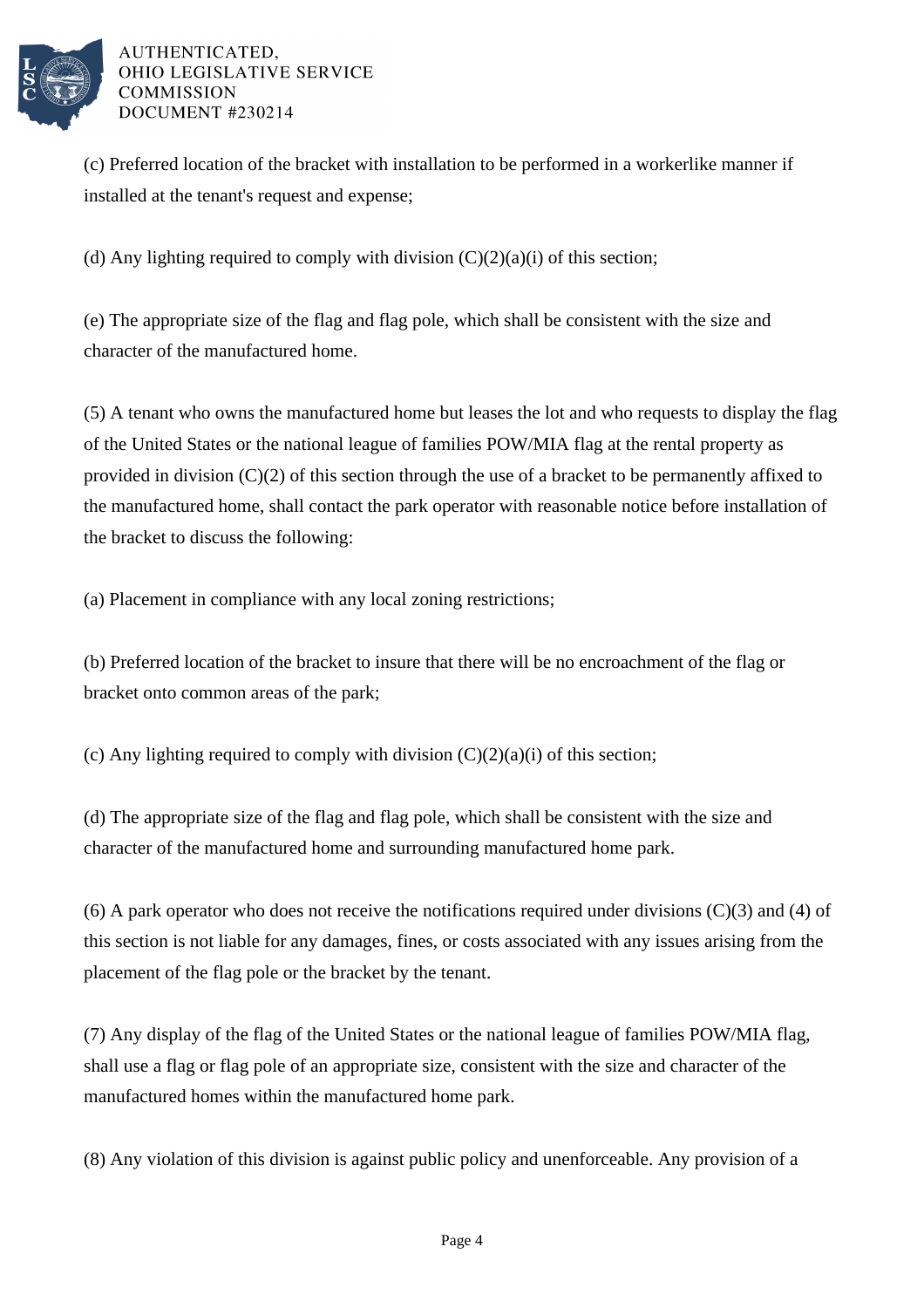

rental agreement that violates this division is an unconscionable term under section 4781.48 of the Revised Code.

(9) Nothing in this division exempts a tenant from a provision in a lease agreement that requires a tenant, at the termination of a lease, to return the premises in the same condition as they were in when the tenant took possession.

(D) No park operator shall require an owner to purchase from the park operator any personal property. The park operator may determine by rule the style or quality of skirting, equipment for tying down homes, manufactured or mobile home accessories, or other equipment to be purchased by an owner from a vendor of the owner's choosing, provided that the equipment is readily available to the owner. Any such equipment shall be installed in accordance with the manufactured home park rules.

(E) No park operator shall charge any owner who chooses to install an electric or gas appliance in a home an additional fee solely on the basis of the installation, unless the installation is performed by the park operator at the request of the owner, nor shall the park operator restrict the installation, service, or maintenance of the appliance, restrict the ingress or egress of repairpersons to the manufactured home park for the purpose of installation, service, or maintenance of the appliance, nor restrict the making of any interior improvement in a home, if the installation or improvement is in compliance with applicable building codes and other provisions of law and if adequate utility services are available for the installation or improvement.

(F) No park operator shall require a tenant to lease or an owner to purchase a manufactured or mobile home from the park operator or any specific person as a condition of or prerequisite to entering into a rental agreement.

(G) No park operator shall require an owner to use the services of the park operator or any other specific person for installation of the manufactured or mobile home on the residential premises or for the performance of any service.

(H) No park operator shall: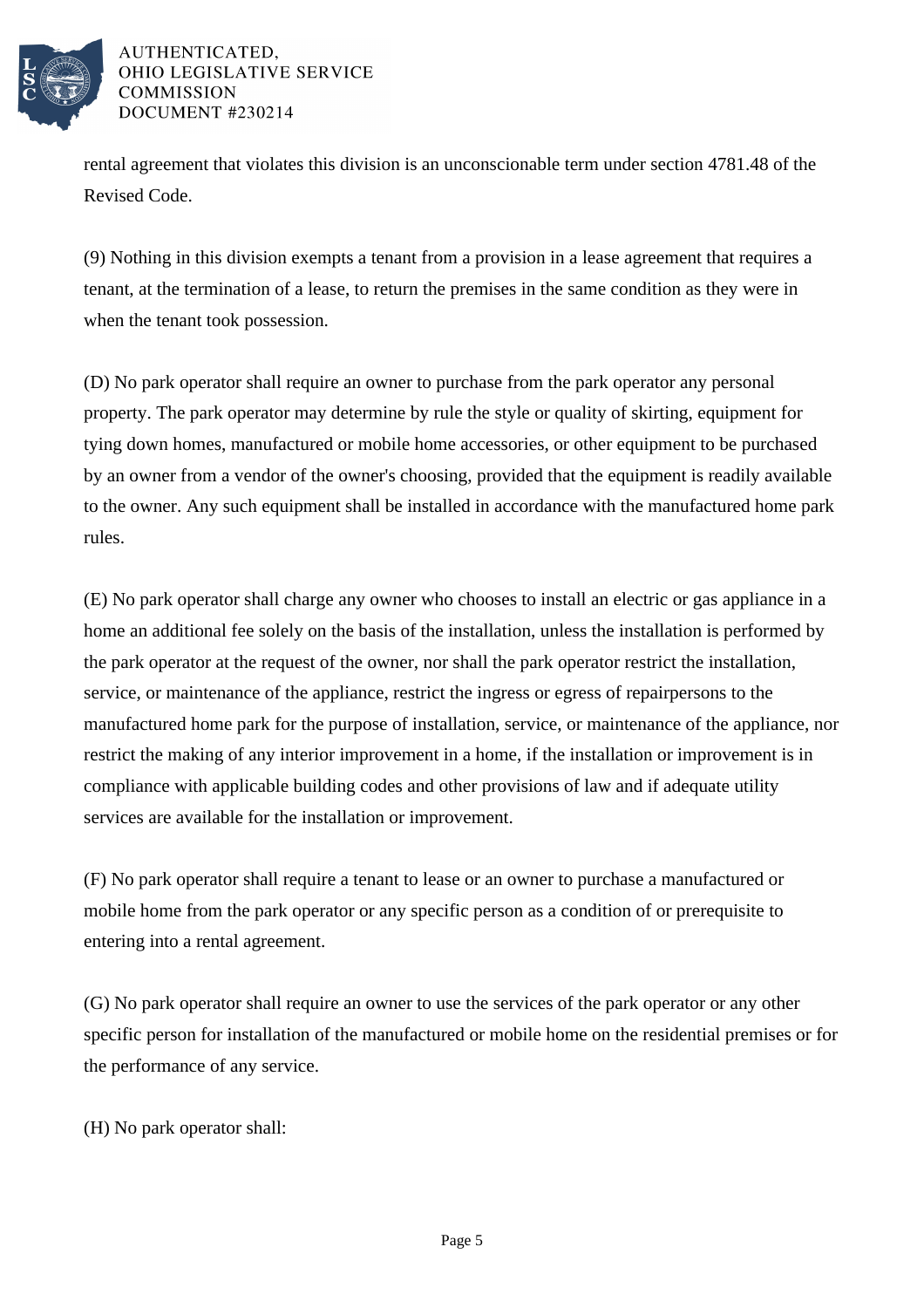

(1) Deny any owner the right to sell the owner's manufactured home within the manufactured home park if the owner gives the park operator ten days' notice of the intention to sell the home;

(2) Require the owner to remove the home from the manufactured home park solely on the basis of the sale of the home;

(3) Unreasonably refuse to enter into a rental agreement with a purchaser of a home located within the operator's manufactured home park;

(4) Charge any tenant or owner any fee, charge, or assessment, including a rental fee, that is not set forth in the rental agreement or, if the rental agreement is oral, is not set forth in a written disclosure given to the tenant or owner prior to the tenant or owner entering into a rental agreement;

(5) Charge any owner any fee, charge, or assessment because of the transfer of ownership of a home or because a home is moved out of or into the manufactured home park, except a charge for the actual costs and expenses that are incurred by the park operator in moving the home out of or into the manufactured home park, or in installing the home in the manufactured home park and that have not been reimbursed by another tenant or owner.

(I) If the park operator violates any provision of divisions (A) to (H) of this section, the tenant or owner may recover actual damages resulting from the violation, and, if the tenant or owner obtains a judgment, reasonable attorneys' fees, or terminate the rental agreement.

(J) No rental agreement shall require a tenant or owner to sell, lease, or sublet the tenant's or owner's interest in the rental agreement or the manufactured or mobile home that is or will be located on the lot that is the subject of the rental agreement to any specific person or through any specific person as the person's agent.

(K) No park operator shall enter into a rental agreement with the owner of a manufactured or mobile home for the use of residential premises, if the rental agreement requires the owner of the home, as a condition to the owner's renting, occupying, or remaining on the residential premises, to pay the park operator or any other person specified in the rental agreement a fee or any sum of money based on the sale of the home, unless the owner of the home uses the park operator or other person as the